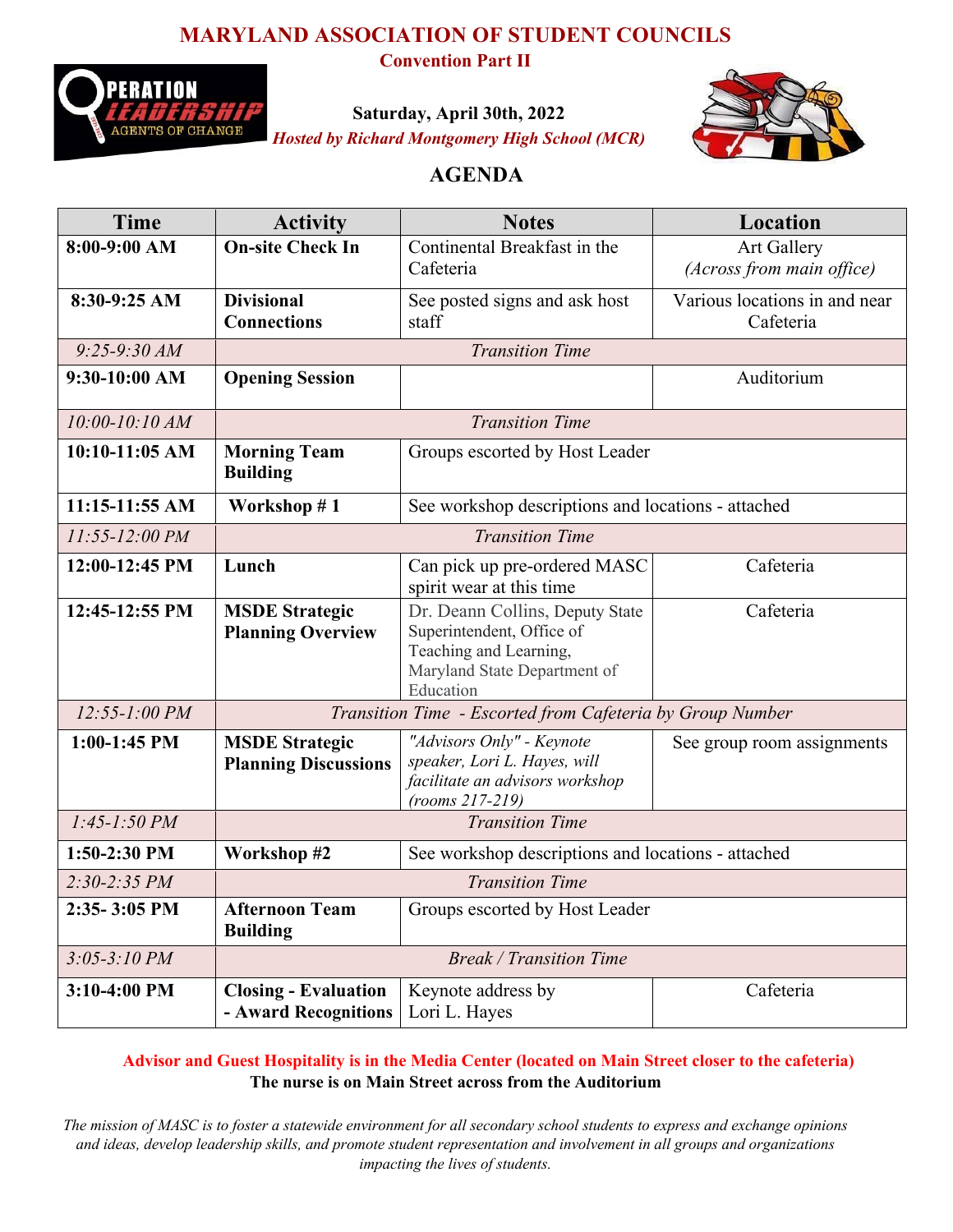# **Convention Part II: Small Group & Workshop Information**

During the day, students will be participating by group for the team building activities and MSDE strategic planning small group discussions. **The team building/small groups are assigned, however workshops are not pre-assigned.**

# **Team Building / Small Groups**

The morning team building is designed for students to get to know each other and start to feel more comfortable together. These groups are assigned randomly by grade levels.

Advisors are welcome to jump in and participate in a group in which they may have a student, observe, or use this time to network with other advisors.

Team building activities will take place outside (weather permitting) or in the gym.

- Morning Team Building (10:10-11:05 AM)
- MSDE Strategic Planning Discussions (1:00-1:45 PM)
- Afternoon Team Building (2:35- 3:05 PM)

### **Workshops**

In an effort to make sure all workshops have attendees, we will limit the number of students in each workshop as all of our presenters have spent a lot of time preparing. Presenters will close their classroom door and put a "Workshop Full" sign when the workshop has met the predetermined number of participants.

Advisors are welcome to drop into any workshop. Students may select their workshop from the list (see attached workshop documents). Workshops are separate for **MIDDLE** and **HIGH** school students.

#### **\*\*\*\*\*\*\*\*\*\*\*\*\***

All students have a group number on their name badge. In order to control the group sizes, we ask that all students respect their group assignments.

| <b>ROOM#</b> | <b>GROUP#</b> |              |
|--------------|---------------|--------------|
|              |               | <b>Level</b> |
| 208          | 1             | <b>MS</b>    |
| 210          | $\mathbf{2}$  | <b>MS</b>    |
| 211          | 3             | <b>MS</b>    |
| 213          | 4             | <b>MS</b>    |
| 212          | 5             | <b>HS</b>    |
| 215          | 6             | <b>HS</b>    |
| 214          | 7             | <b>HS</b>    |
| 216          | 8             | <b>HS</b>    |
| 218          | 9             | <b>HS</b>    |
| 220          | 10            | <b>HS</b>    |
| 236          | 11            | <b>HS</b>    |
| 238          | 12            | <b>HS</b>    |

*A note about the MSDE Strategic Planning discussions: The discussion groups will give the Maryland State Department of Education (MSDE) information to help develop a multi-year strategic plan for the Blueprint for Maryland's Future and education across the state. The notes from all sessions will be shared with the State Board and MSDE strategic planning team who will use the information to guide decision-making. Our student facilitators and notetakers will be following a guide developed and provided by MSDE.* 

**During the MSDE strategic planning discussion group times, Advisors are invited to a special workshop by our guest speaker, Lori Hayes, in rooms 217-219. You don't want to miss this special treat!!**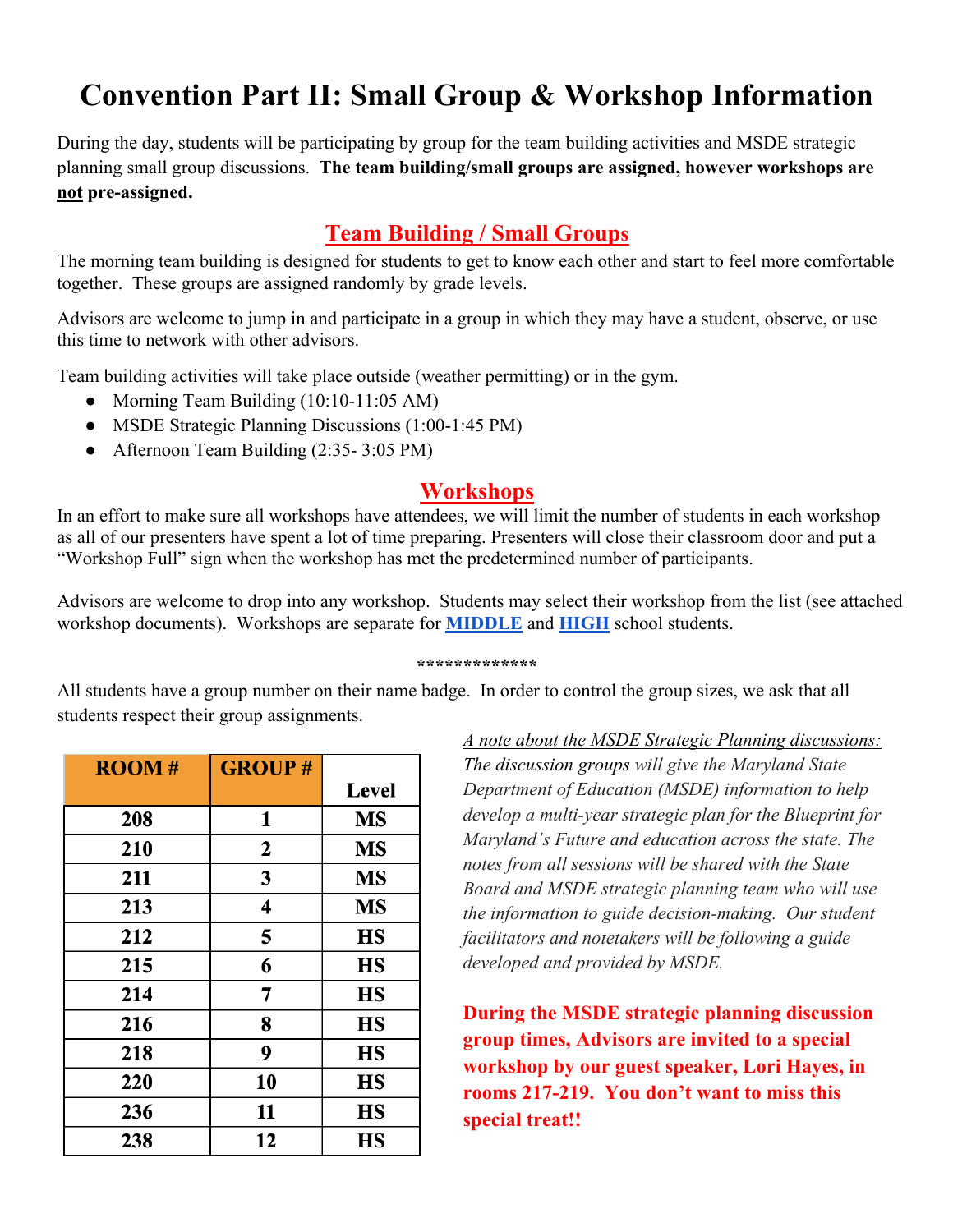# **Middle School ONLY Workshops: Descriptions, Sessions, Location**

*Students may choose to attend any workshop that is offered each session. There is a limited amount of space in each workshop. When a workshop has reached the maximum number allowed, the door will close and a sign requesting that you select another workshop will be taped on the door. This ensures that all workshops have some participants when it is offered.*

# *Session 1*

**Creating an Effective Team** – Join us to learn more about how to ensure that your SGA is effective and communicative while completing various projects throughout the year.

**Escaping the Challenges of Leadership** – Have you ever felt like it was hard to talk to a peer about something? Join us to talk about different types of communication and put yours to the test through our exhilarating escape room!

**Racism: What Is It and How Can You Prevent It** – Racism is a serious issue that impacts our daily lives. In this workshop you will learn what racism is and how to deal with it through a series of fun activities.

**Superheroes in Action** – Do you want to discover how you can solve problems in your community? Through fun and interactive activities in which we break down real and fictional heroes in our lives, we'll give you the tools to make your community better.

**Welcome to the Room Where It Happens** – In this fun, discussion filled workshop, we will explore the importance of inclusivity, engagement, and accessibility in middle school. Welcome to the room where it happens - a room for all middle schoolers!

### *Session 2*

**Campaigning 101** – Students who are interested in the inside and outs of how to run an effective campaign will LOVE this workshop! It covers different ideas, resources, outreach strategies, and so much more and allows for delegates to share their ideas and experiences with campaigns.

**Crush Your Comfort Zone!** – Learn how to "Crush Your Comfort Zone" with this fun, interactive, and engaging workshop. Even if you are the most adventurous person on earth, everyone has a comfort zone! It is vital to your journey as a student leader to understand and conquer these limits.

**Diversity** – As a conversational-based workshop that focuses on diversity with one's community and daily surroundings, this workshop is a positive and safe environment to talk about personal and life experiences.

**Qualities of a Cohesive Team** – The objective of this workshop is to thoroughly demonstrate the qualities of an effective and successful team through a series of fun and engaging activities that require consistent team work.

**Superheroes in Action** *(see description in Session 1)* 

| Workshop Session 1 11:15-11:55 a.m.            | <b>SESSION</b> | <b>LOCATION</b> |
|------------------------------------------------|----------------|-----------------|
| Creating an Effective Team                     |                | Room 210        |
| Escaping the Challenges of Leadership          |                | Room 212        |
| Racism: What Is It and How Can You Prevent It? |                | Room 214        |
| Superheroes in Action                          |                | Room 208        |
| Welcome to the Room Where It Happens           |                | Room 216        |
| <b>Workshop Session 2 1:50-2:30 p.m.</b>       | <b>SESSION</b> | <b>LOCATION</b> |
| Campaigning 101                                | 2              | Room 211        |
| Crush Your Comfort Zone!                       | 2              | Room $213$      |
| Diversity                                      | 2              | Room $215$      |
| Qualities of a Cohesive Team                   | 2              | Room 218        |
| Superheroes in Action                          | $\overline{2}$ | Room 218        |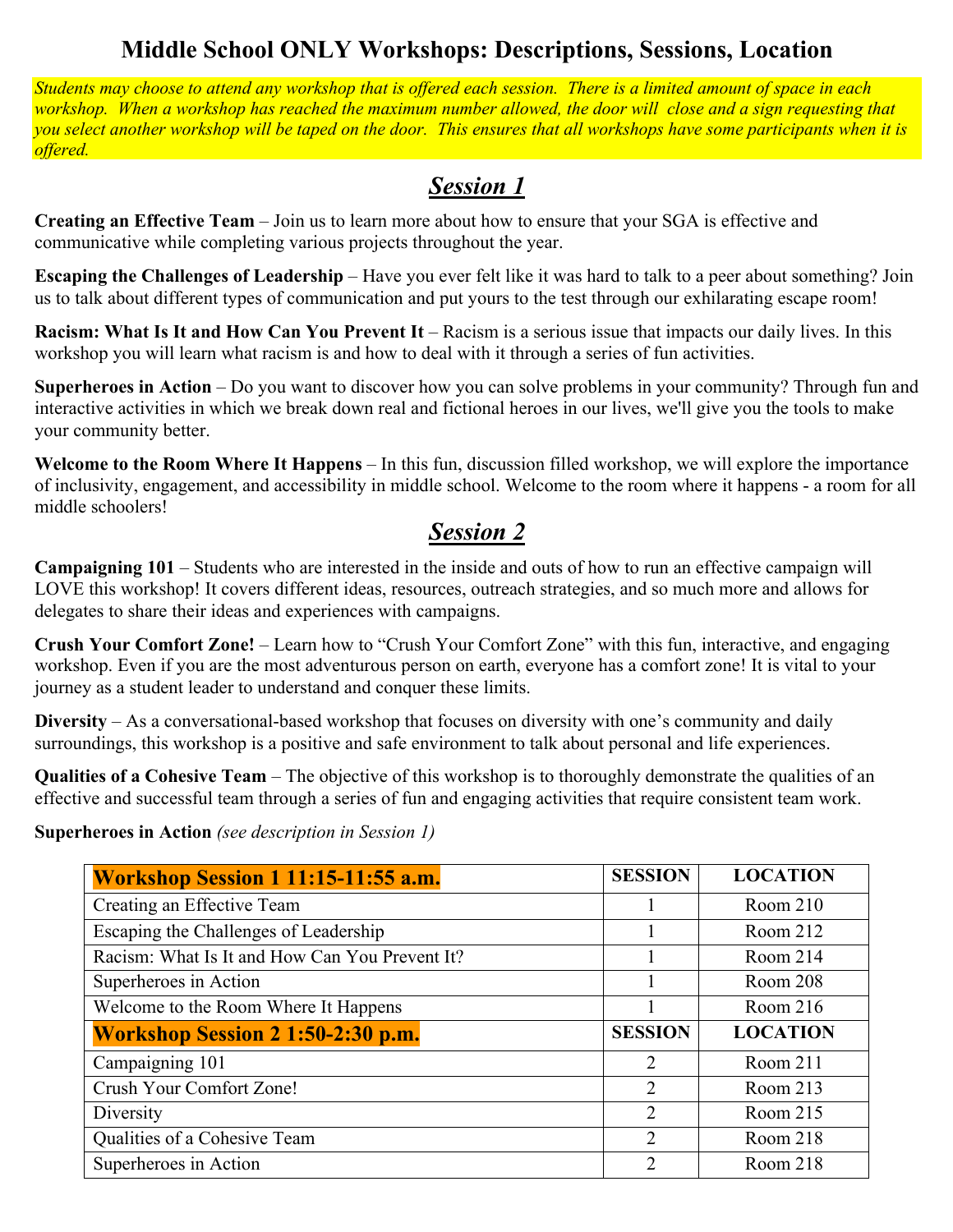# **High School ONLY Workshops: Descriptions, Sessions, Location**

*Students may choose to attend any workshop that is offered each session. There is a limited amount of space in each workshop. When a workshop has reached the maximum number allowed, the door will close and a sign requesting that you select another workshop will be taped on the door. This ensures that all workshops have some participants when it is offered. There are eight workshops offered each session.*

#### **Workshop Session 1 11:15-11:55 a.m.`**

**Campaigning 101** – Students who are interested in the inside and outs of how to run an effective campaign will LOVE this workshop! It covers different ideas, resources, outreach strategies, and so much more and allows for delegates to share their ideas and experiences with campaigns.

**"Can I Borrow Your Homework?": The South Asian Perspective** – Describes and educates participants on the rarely-discussed history and current injustices faced by South Asians in society, along with receiving a chance to grow and alter your perspectives and views on South Asian culture and people.

**Crush Your Comfort Zone!** – Learn how to "Crush Your Comfort Zone" with this fun, interactive, and engaging workshop. Even if you are the most adventurous person on earth, everyone has a comfort zone! It is vital to your journey as a student leader to understand and conquer these limits.

**Diversity** – As a conversational-based workshop that focuses on diversity with one's community and daily surroundings, this workshop is a positive and safe environment to talk about personal and life experiences.

**Effective Public Speaking: Tips and Tricks for Success** – Calm your fears and feel prepared. In this workshop, delegates will learn about what to do, what to wear, and how to prepare when giving presentations, speeches, and during interviews.

**Harnessing the Power of Service Work to Further Social Justice Causes** – Students will discuss the importance of utilizing service work to further social justice causes and will be given the tools to do so.

**Qualities of a Cohesive Team** – The objective of this workshop is to thoroughly demonstrate the qualities of an effective and successful team through a series of fun and engaging activities that require consistent team work.

**Turn Out for No Burnout – Are you stressed?** Do you want to learn more about why? Come join us in this fun, interactive workshop where we will identify burnout symptoms and find ways to cope. We will also be able to foster a positive community where we will share experiences in a safe space and de-stress with games!

#### **Workshop Session 2 1:50-2:30 p.m.**

**Lori Hayes**– Special workshop offered to randomly pre-selected high school students (assignment on name badge)

**22 and You: Getting Civically Engaged** – Do you want to learn more about local issues? Find out how to get registered to vote, how to vote, and get involved with the local issues THIS election season.

**Creating a Positive Community** – In this workshop, we discuss what community means and how it impacts you and your school. We also help delegates create an action plan by finding a problem, analyzing the situation, developing a plan, and taking an initial action.

**Creating an Effective Team** – Join us to learn more about how to ensure that your SGA is effective and communicative while completing various projects throughout the year.

**Escaping the Challenges of Leadership** – Have you ever felt like it was hard to talk to a peer about something? Join us to talk about different types of communication and put yours to the test through our exhilarating escape room!

**Racism: What Is It and How Can You Prevent It** – Racism is a serious issue that impacts our daily lives. In this workshop you will learn what racism is and how to deal with it through a series of fun activities.

**Turn Out for No Burnout – Are you stressed?** (see description in Session 1)